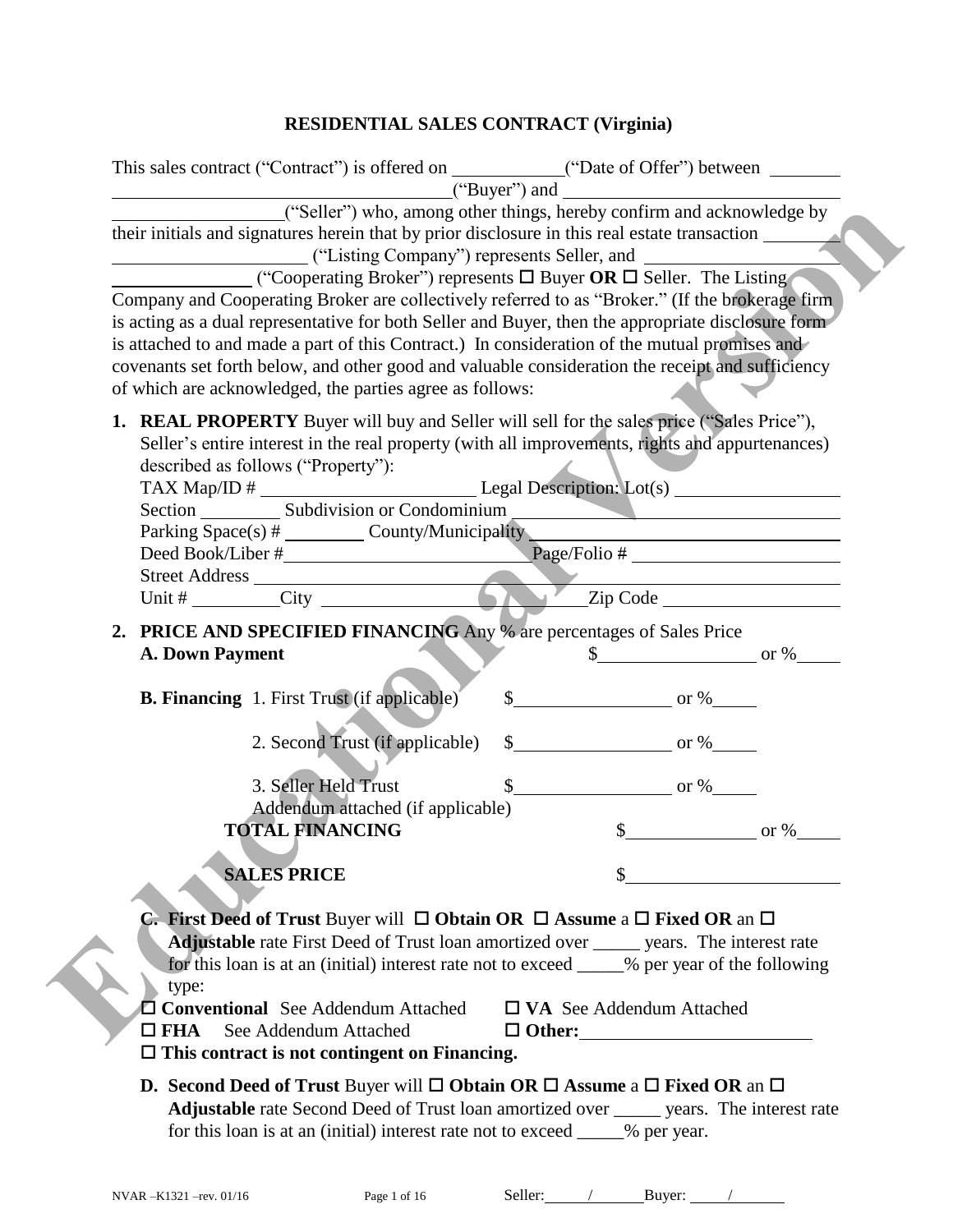**E. Assumption Only** Assumption fee, if any, and all charges related to the assumption will be paid by the Buyer. If Buyer assumes Seller's loan(s): (i) Buyer and Seller  $\Box$  will **OR**  $\Box$  will not obtain a release of Seller's liability to the U.S. Government for the repayment of the loan by Settlement, (ii) Buyer and Seller  $\Box$  will **OR**  $\Box$  will not obtain substitution of Seller's VA entitlement by Settlement. Balances of any assumed loans, secondary financing and cash down payments are approximate.

|                     | <b>3. DEPOSIT</b> Buyer's deposit ("Deposit") in the amount of $\square$ \, \, | check                            |
|---------------------|--------------------------------------------------------------------------------|----------------------------------|
| and/or $\square$ \$ | by note due and payable on                                                     | shall be held                    |
|                     |                                                                                | ("Escrow Agent"). Buyer $\Box$   |
|                     | has delivered OR $\Box$ will deliver the Deposit by                            | days after Date of Ratification. |

If the Escrow Agent is a Virginia Real Estate Board ("VREB") licensee, the parties direct the Escrow Agent to place the Deposit in an escrow account by the end of the fifth business banking day following receipt or following the Date of Ratification whichever is later. If the Escrow Agent is not a VREB licensee, Deposit will be placed in an escrow account of Escrow Agent after Date of Ratification in conformance with the laws and regulations of Virginia and/or, if VA financing applies, as required by Title 38 of the U.S. Code. This account may be interest bearing and all parties waive any claim to interest resulting from Deposit. Deposit will be held in escrow until: (i) credited toward the Sales Price at Settlement; (ii) all parties have agreed in writing as to its disposition; (iii) a court of competent jurisdiction orders disbursement and all appeal periods have expired; or, (iv) disposed of in any other manner authorized by law. Seller and Buyer agree that Escrow Agent will have no liability to any party on account of disbursement of Deposit or on account of failure to disburse Deposit, except in the event of Escrow Agent's gross negligence or willful misconduct. of Seller's VN, entitienenent by Seltternent Dalances of ony assumed loans, secondary<br>
frameing and each down payments are approximate.<br> **EDUCATE THE SECON ARTIFICATE TO A SUBLIC TO THE SUBLIC TO THE SUBLIC TO THE SUBLIC T** 

**4. SETTLEMENT** Seller and Buyer will make full settlement in accordance with the terms of this Contract ("Settlement") on, or with mutual consent before,

("Settlement Date") except as otherwise provided in this Contract.

**NOTICE TO BUYER REGARDING THE REAL ESTATE SETTLEMENT AGENTS ACT ("RESAA") Choice of Settlement Agent: You have the right to select a Settlement agent to handle the closing of this transaction. The Settlement agent's role in closing your transaction involves the coordination of numerous administrative and clerical functions relating to the collection of documents and the collection and disbursement of funds required to carry out the terms of the contract between the parties. If part of the purchase price is financed, your lender will instruct the Settlement agent as to the signing and recording of loan documents and the disbursement of loan proceeds. No Settlement agent can provide legal advice to any party to the transaction except a Settlement agent who is engaged in the private practice of law in Virginia and who has been retained or engaged by a party to the transaction for the purpose of providing legal services to that party.** 

**Variation by agreement: The provisions of the Real Estate Settlement Agents Act may not be varied by agreement, and rights conferred by this chapter may not be waived. The Seller may not require the use of a particular settlement agent as a condition of the sale of the property.** 

**Escrow, closing and Settlement service guidelines: The Virginia State Bar issues guidelines to help Settlement agents avoid and prevent the unauthorized practice of law in connection with furnishing escrow, Settlement or closing services. As a party to a**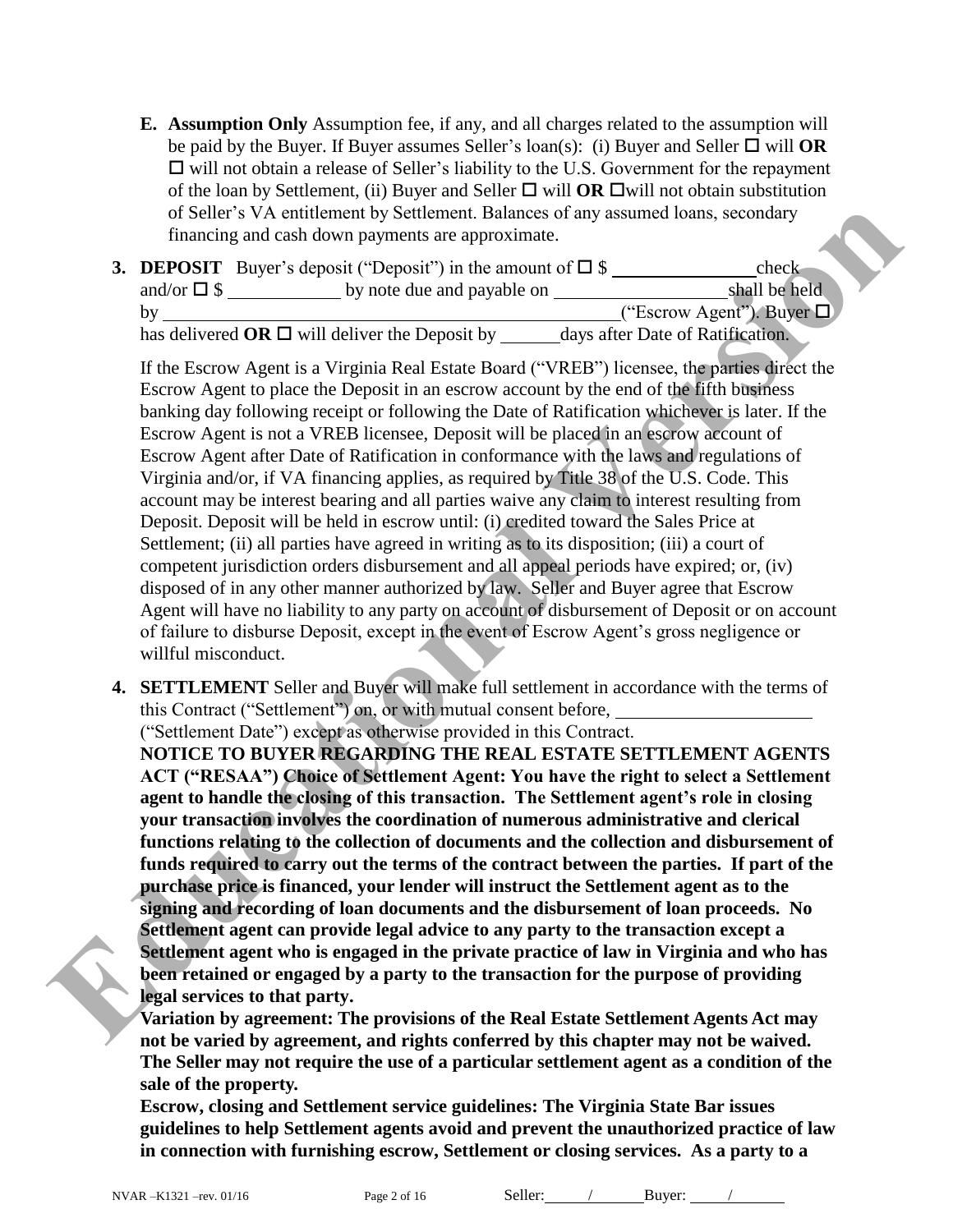#### **real estate transaction, you are entitled to receive a copy of these guidelines from your Settlement agent, upon request, in accordance with the provisions of the Real Estate Settlement Agents Act.**

Buyer designates ("Settlement Agent"). Buyer agrees to contact Settlement Agent within 10 Days of Date of Ratification to schedule Settlement. Settlement Agent shall order the title exam and survey if required.

To facilitate Settlement Agent's preparation of various closing documents, including any HUD-1 or Closing Disclosure, Buyer hereby authorizes Settlement Agent to send such Closing Disclosure to Buyer by electronic means and agrees to provide Settlement Agent Buyer's electronic mail address for that purpose only.

- **5. DOWN PAYMENT** The balance of the down payment will be paid on or before Settlement Date by certified or cashier's check or by bank-wired funds as required by Settlement Agent. An assignment of funds shall not be used without prior written consent of Seller.
- **6. DELIVERY** This paragraph specifies the general delivery requirements under this Contract. For delivery of property or condominium owner's association documents see the VIRGINIA PROPERTY OWNERS' ASSOCIATION ACT and/or VIRGINIA CONDOMINIUM ACT paragraphs of this Contract. Delivery of the Notice pursuant to the Virginia Residential Property Disclosure Act is addressed in the VIRGINIA RESIDENTIAL PROPERTY DISCLOSURE ACT paragraph. Settlement. Agent within 10 Days of Daze of Ratification to schedule Settlement. Settlement<br>
Agent shall order the title exam and survey if required.<br>
To facilitate Scheducation of various control of various contents, incl

Delivery ("Delivery", "delivery", or "delivered") methods may include hand-carried, sent by professional courier service, by United States mail, by facsimile, or email transmission. The parties agree that Delivery will be deemed to have occurred on the day: delivered by hand, delivered by a professional courier service (including overnight delivery service) or by United States mail with return receipt requested, or sent by facsimile or email transmission, either of which produces a tangible record of the transmission.

Deliveries will be sent as follows:

A. Addressed to Seller at **Property address unless otherwise specified below** by  $\Box$  United States mail, hand delivery or courier service **OR**  $\Box$  fax **OR**  $\Box$  email (check all that apply): To Seller:

**B.** Addressed to Buyer by  $\Box$  United States mail, hand delivery or courier service OR  $\Box$  fax **OR**  $\Box$  email (check all that apply):

To Buyer:



No party to this Contract will refuse Delivery in order to delay or extend any deadline established in this Contract.

**7. VIRGINIA RESIDENTIAL PROPERTY DISCLOSURE ACT** The Virginia Residential Property Disclosure Act requires Seller to deliver a disclosure statement prior to the acceptance of this Contract unless the transfer of Property is exempt. The law requires Seller, on a disclosure statement provided by the Real Estate Board, to state that Seller makes no representations or warranties concerning the physical condition of the Property and to sell the Property "as is", except as otherwise provided in this Contract.

If the disclosure statement is delivered to Buyer after Date of Ratification, Buyer's sole

l

l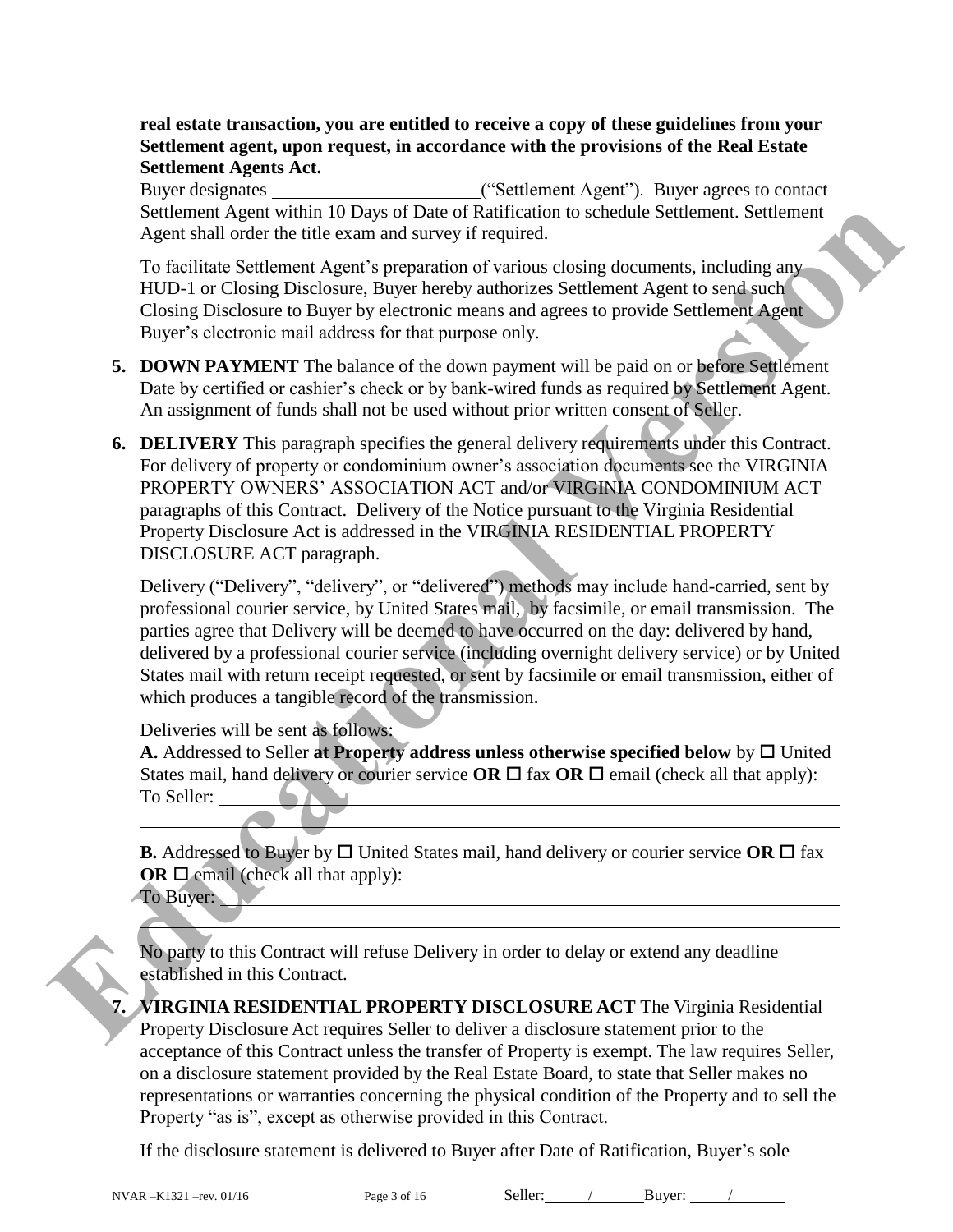remedy shall be to terminate this Contract at or prior to the earliest of (i) 3 days after delivery of the disclosure statement in person; (ii) 5 days after the postmark if the disclosure statement is sent by United States mail, postage prepaid, and properly addressed to Buyer; (iii) settlement upon purchase of Property; (iv) occupancy of Property by Buyer; (v) Buyer making written application to a lender for a mortgage loan where such application contains a disclosure that the right of termination shall end upon the application for the mortgage loan; or (vi) the execution by Buyer after receiving the disclosure statement of a written waiver of Buyer's right of termination separate from this Contract.

Written Notice of termination may be (i) hand delivered; (ii) sent by United States mail, postage prepaid, provided that Buyer retains sufficient proof of mailing, which may be either a United States postal certificate of mailing or a certificate of service confirming that such mailing was prepared by Buyer; (iii) sent by electronic means to the facsimile number or electronic mailing address provided by Seller in the DELIVERY paragraph, provided that Buyer retains sufficient proof of the electronic delivery, which may be an electronic receipt of delivery, a confirmation that the notice was sent by facsimile, or a certificate of service; (iv) overnight delivery using a commercial service or the United States Postal Service.

Any such termination shall be without penalty to Buyer, and any deposit shall be promptly returned to Buyer.

**8. VIRGINIA PROPERTY OWNERS' ASSOCIATION ACT** Seller represents that the Property  $\Box$  is **OR**  $\Box$  is not located within a development that is subject to the Virginia Property Owners' Association Act ("POA Act" or "Act" solely in this Paragraph). Section 55-509.4(A) requires the following contract language:

Subject to the provisions of subsection A of § 55-509.10, a person selling a lot shall disclose in the contract that (i) the lot is located within a development that is subject to the Virginia Property Owners' Association Act (§ 55-508 et seq.); (ii) the Act requires the seller to obtain from the property owners' association an association disclosure packet and provide it to the purchaser; (iii) the purchaser may cancel the contract within three days after receiving the association disclosure packet or being notified that the association disclosure packet will not be available; (iv) if the purchaser has received the association disclosure packet, the purchaser has a right to request an update of such disclosure packet in accordance with subsection H of § 55- 509.6 or subsection C of  $\S$  55-509.7, as appropriate; and (v) the right to receive the association disclosure packet and the right to cancel the contract are waived conclusively if not exercised before settlement. mainly writen application to a lender for a moregage loans where welve in the result of the conservation by Bayer after receiving the disclosure that the result of a various of the second by Bayer after receiving the discl



The Act further provides that for purposes of clause (iii), the association disclosure packet shall be deemed not to be available if (a) a current annual report has not been filed by the association with either the State Corporation Commission pursuant to § [13.1-936](http://leg1.state.va.us/cgi-bin/legp504.exe?000+cod+13.1-936) or with the Common Interest Community Board pursuant to § [55-516.1,](http://leg1.state.va.us/cgi-bin/legp504.exe?000+cod+55-516.1) (b) the seller has made a written request to the association that the packet be provided and no such packet has been received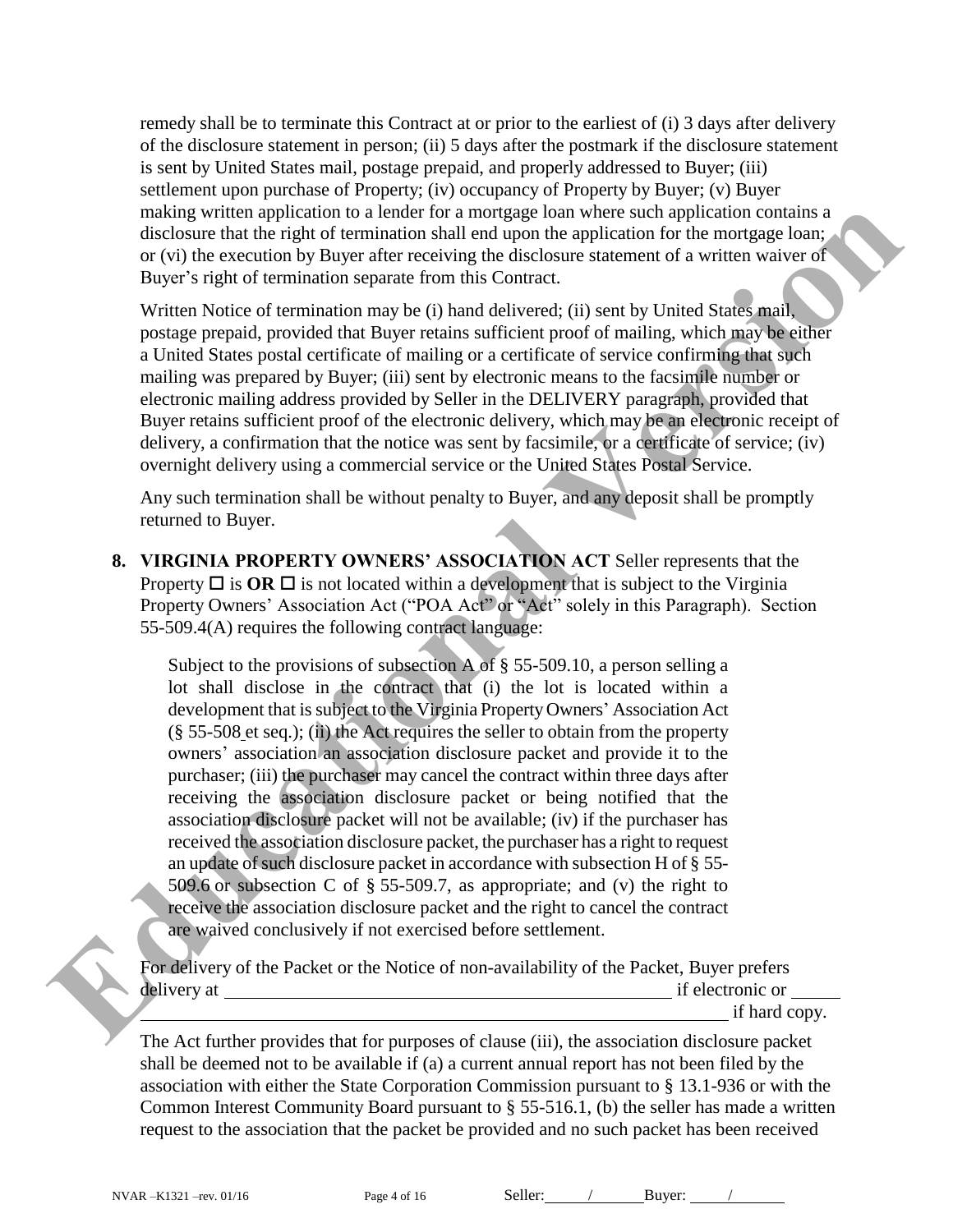within 14 days in accordance with subsection A of § [55-509.5,](http://leg1.state.va.us/cgi-bin/legp504.exe?000+cod+55-509.5) or (c) written notice has been provided by the association that a packet is not available.

The Act further provides that if the contract does not contain the disclosure required by subsection A of § 55-509.4, the purchaser's sole remedy is to cancel the contract prior to settlement.

The Act further provides that the information contained in the association disclosure packet shall be current as of a date specified on the association disclosure packet prepared in accordance with this section; however, a disclosure packet update or financial update may be requested in accordance with subsection G of  $\S$  55-509.6 or subsection C of  $\S$  55-509.7, as appropriate. The purchaser may cancel the contract: (i) within three days after the date of the contract, if on or before the date that the purchaser signs the contract, the purchaser receives the association disclosure packet or is notified that the association disclosure packet will not be available; (ii) within three days after receiving the association disclosure packet if the association disclosure packet or notice that the association disclosure packet will not be available is hand delivered, delivered by electronic means, or delivered by a commercial overnight delivery service or the United Parcel Service, and a receipt obtained; or (iii) within six days after the postmark date if the association disclosure packet or notice that the association disclosure packet will not be available is sent to the purchaser by United States mail. The purchaser may also cancel the contract at any time prior to settlement if the purchaser has not been notified that the association disclosure packet will not be available and the association disclosure packet is not delivered to the purchaser. Notice of cancellation shall be provided to the lot owner or his agent by one of the following methods: (a) Hand delivery; (b) United States mail, postage prepaid, provided the sender retains sufficient proof of mailing, which may be either a United States postal certificate of mailing or a certificate of service prepared by the sender confirming such mailing; (c) Electronic means provided the sender retains sufficient proof of the electronic delivery, which may be an electronic receipt of delivery, a confirmation that the notice was sent by facsimile, or a certificate of service prepared by the sender confirming the electronic delivery; or (d) Overnight delivery using a commercial service or the United States Postal Service. settlement.<br>
The Act further provides that the informat[io](http://leg1.state.va.us/cgi-bin/legp504.exe?000+cod+55-509.7)n contained in the association disclosure packet<br>
shall be current as of a duals specified on the association disclosure packet presenced in a<br>corondance with hais s

The Act further provides that in the event of a dispute, the sender shall have the burden to demonstrate delivery of the notice of cancellation. Such cancellation shall be without penalty, and the seller shall cause any deposit to be returned promptly to the purchaser.

The Act further provides that whenever any contract is canceled based on a failure to comply with subsection A or C of  $\S$  55-509.4 or pursuant to subsection B of  $\S$  55-509.4, any deposit or escrowed funds shall be returned within 30 days of the cancellation, unless the parties to the contract specify in writing a shorter period.

The parties specify that such funds shall immediately be returned pursuant to the "VOID CONTRACT" paragraph of this Contract.

The Act further provides that any rights of the purchaser to cancel the contract provided by this chapter are waived conclusively if not exercised prior to settlement.

The Act further provides that except as expressly provided in this chapter [of the Act], the provisions of this section and § 55-509.5 may not be varied by agreement, and the rights conferred by this section and § [55-509.5](http://leg1.state.va.us/cgi-bin/legp504.exe?000+cod+55-509.5) may not be waived.

**9. VIRGINIA CONDOMINIUM ACT** Seller represents that the Property  $\Box$  is **OR**  $\Box$  is not a condominium unit. The Virginia Condominium Act (the "Condominium Act" or "Act" solely in this Paragraph), requires the following contract language:

In the event of any resale of a condominium unit by a unit owner other than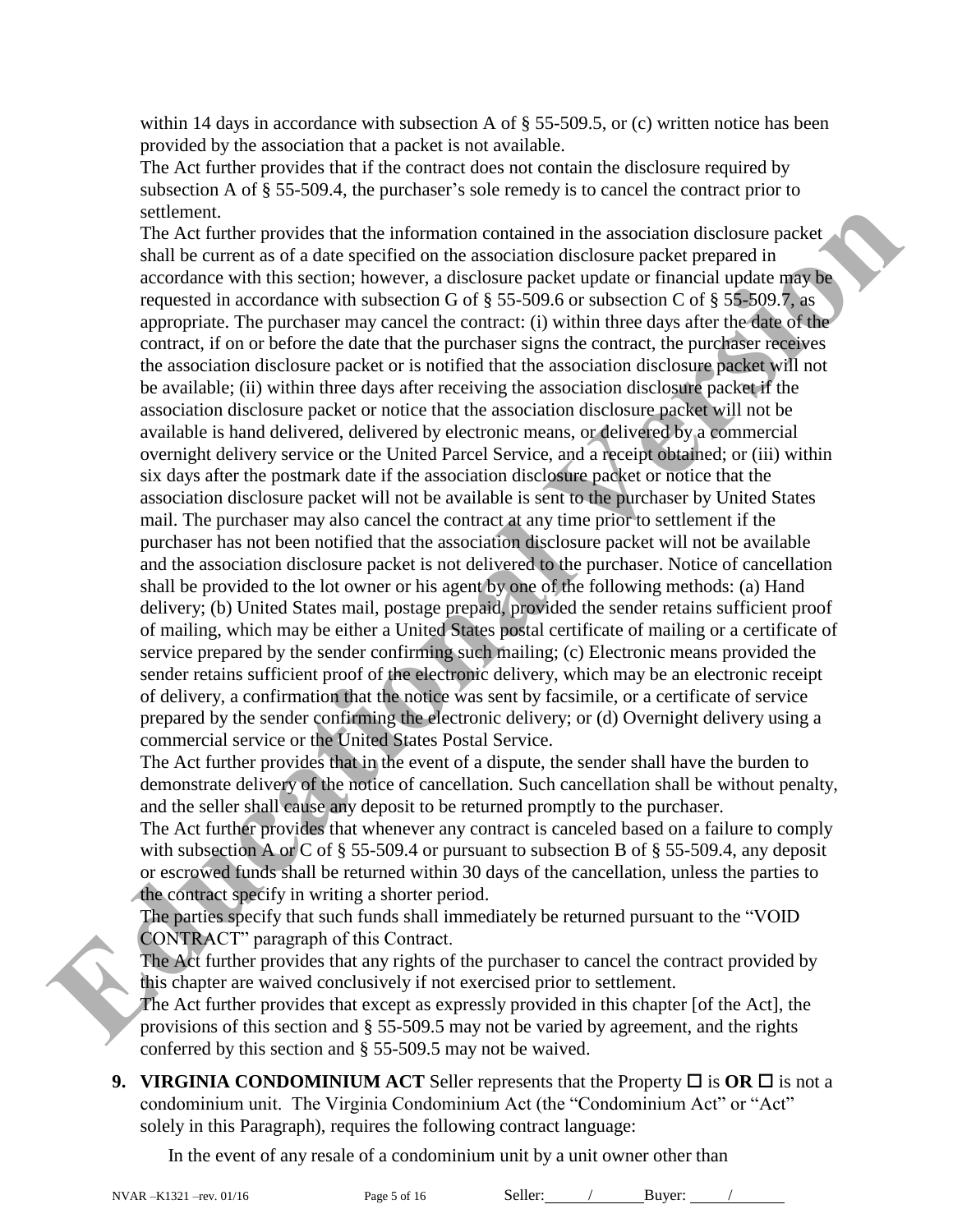the declarant, and subject to the provisions of subsection F and § 55-79.87 A, the unit owner shall disclose in the contract that (i) the unit is located within a development which is subject to the Condominium Act, (ii) the Act requires the seller to obtain from the unit owners' association a resale certificate and provide it to the purchaser, (iii) the purchaser may cancel the contract within three days after receiving the resale certificate or being notified that the resale certificate will not be available, (iv) if the purchaser has received the resale certificate, the purchaser has a right to request a resale certificate update or financial update in accordance with  $\S 55-79.97:1$ , as appropriate, and (v) the right to receive the resale certificate and the right to cancel the contract are waived conclusively if not exercised before settlement.

For delivery of the Certificate, Buyer prefers delivery at

if electronic or

if hard copy.

The Act further provides that for purposes of clause (iii), the resale certificate shall be deemed not to be available if (a) a current annual report has not been filed by the unit owners' association with either the State Corporation Commission pursuant to § 13.1-936 or the Common Interest Community Board pursuant to § 55-79.93:1, (b) the seller has made a written request to the unit owners' association that the resale certificate be provided and no such resale certificate has been received within 14 days in accordance with subsection C, or (c) written notice has been provided by the unit owners' association that a resale certificate is not available.

The Act further provides that if the contract does not contain the disclosure required by subsection A of § 55-79.97, the purchaser's sole remedy is to cancel the contract prior to settlement.

The Act further provides that the information contained in the resale certificate shall be current as of a date specified on the resale certificate. A resale certificate update or a financial update may be requested as provided in § 55-79.97:1, as appropriate.

The Act further provides that the purchaser may cancel the contract (i) within three days after the date of the contract, if the purchaser receives the resale certificate on or before the date that the purchaser signs the contract; (ii) within three days after receiving the resale certificate if the resale certificate is hand delivered, delivered by electronic means, or delivered by a commercial overnight delivery service or the United Parcel Service, and a receipt obtained; or (iii) within six days after the postmark date if the resale certificate is sent to the purchaser by United States mail. Notice of cancellation shall be provided to the unit owner or his agent by one of the following methods: (a) Hand delivery; (b) United States mail, postage prepaid, provided the sender retains sufficient proof of mailing, which may be either a United States postal certificate of mailing or a certificate of service prepared by the sender confirming such mailing; (c) Electronic means provided the sender retains sufficient proof of the electronic delivery, which may be an electronic receipt of delivery, a confirmation that the notice was sent by facsimile, or a certificate of service prepared by the sender confirming the electronic delivery; or (d) Overnight delivery using a commercial service or the United States Postal Service. provide it to the purchaser (iii) the purchaser may cancel the contract within the contribution of the control of the such contribution (iii) and the avisable contribution (iii) and the such contribution (iii) and the such

> The Act further provides that in the event of a dispute, the sender shall have the burden to demonstrate delivery of the notice of cancellation. Such cancellation shall be without penalty, and the unit owner shall cause any deposit to be returned promptly to the purchaser.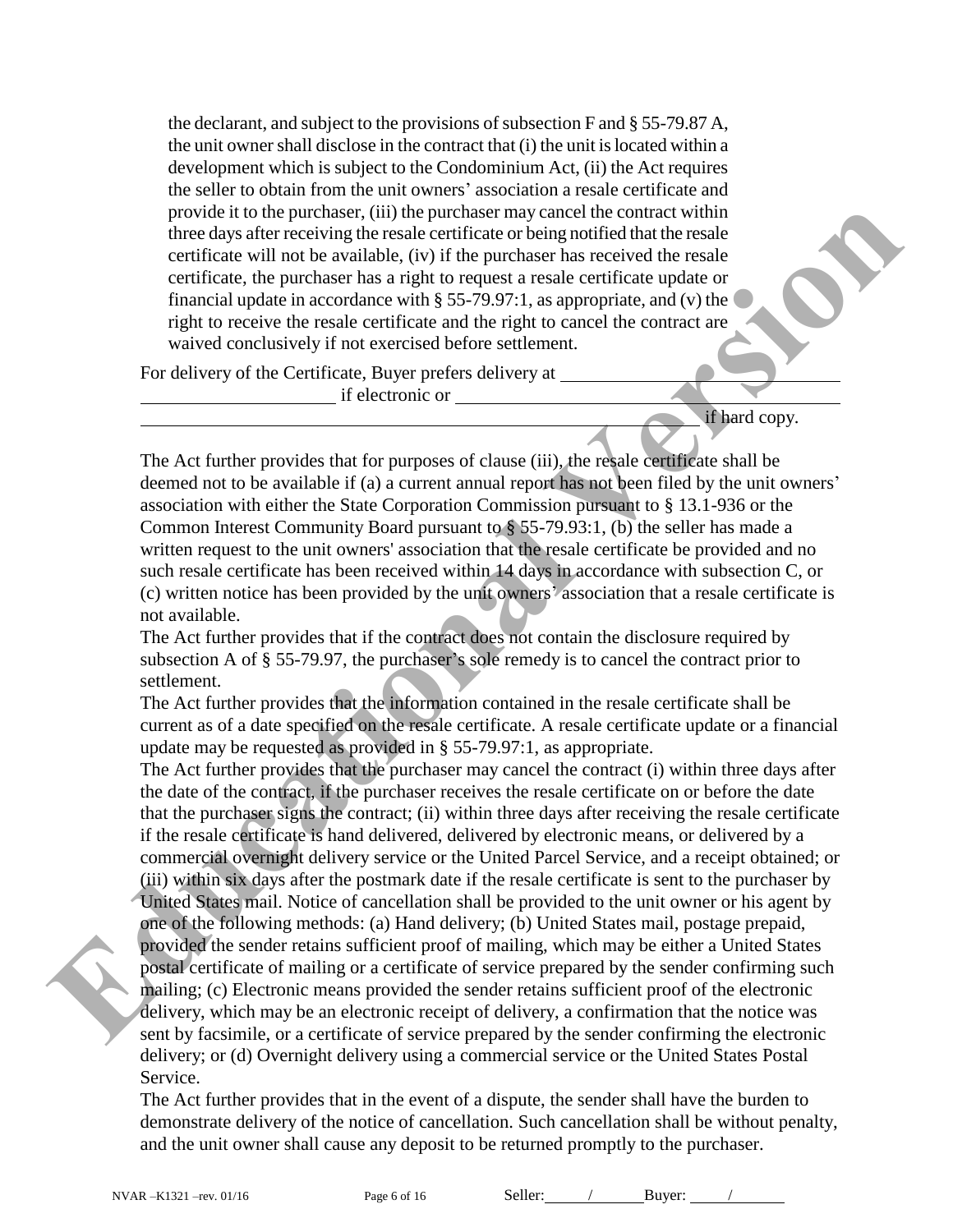The Act further provides that failure to receive a resale certificate shall not excuse any failure to comply with the provisions of the condominium instruments, articles of incorporation, or rules or regulations.

**10. PROPERTY MAINTENANCE AND CONDITION** Except as otherwise specified herein, Seller will deliver the Property free and clear of trash and debris, broom clean and in substantially the same physical condition to be determined as of  $\Box$  Date of Offer **OR**  $\Box$  Date of home inspection  $OR \Box$  Other: ... Seller will have all utilities in service through Settlement or as otherwise agreed. Buyer and Seller will not hold the Broker liable for any breach of this paragraph.

Buyer acknowledges, subject to Seller acceptance, that this Contract may be contingent upon home inspection(s) and/or other inspections to ascertain the physical condition of the Property. If Buyer desires one or more inspection contingencies, such contingencies must be included in an addendum to this Contract.

- $\Box$  This Contract is contingent upon home inspection(s) and/or other inspections. (Addendum Attached)
	- **OR**
- $\Box$  Buyer declines the opportunity to make this Contract contingent upon home inspection(s) and/or other inspections.

Buyer acknowledges that except as otherwise specified in this Contract, the Property, including electrical, plumbing, existing appliances, heating, air conditioning, equipment and fixtures shall convey in its AS-IS condition as of the date specified above.

**11. ACCESS TO PROPERTY** Seller will provide Broker, Buyer, inspectors representing Buyer, and representatives of lending institutions for Appraisal purposes reasonable access to the Property to comply with this Contract. In addition, Buyer and/or Buyer's representative will have the right to make walk-through inspection(s) within seven (7) days prior to Settlement and/or occupancy, unless otherwise agreed to by Buyer and Seller.

# **12. UTILITIES WATER, SEWAGE, HEATING AND CENTRAL AIR CONDITIONING**

(Check all that apply)

| Water Supply: $\Box$ Public $\Box$ Private Well |            |            |              | $\Box$ Community Well                                                                            |              |       |
|-------------------------------------------------|------------|------------|--------------|--------------------------------------------------------------------------------------------------|--------------|-------|
| Sewage Disposal:                                |            |            |              | $\Box$ Public $\Box$ Septic for # BR $\Box$ Community Septic $\Box$ Alternative Septic for # BR: |              |       |
| Hot Water:                                      | Oil        | $\Box$ Gas | $\Box$ Elec. | $\Box$ Other                                                                                     |              |       |
| Air Conditioning:                               | $\Box$ Oil | $\Box$ Gas |              | $\Box$ Elec. $\Box$ Heat Pump $\Box$ Other                                                       |              | Zones |
| Heating:                                        | Oil        | $\Box$ Gas |              | $\Box$ Elec. $\Box$ Heat Pump                                                                    | $\Box$ Other | Zones |

**13. PERSONAL PROPERTY AND FIXTURES** The Property includes the following personal property and fixtures, if existing: built-in heating and central air conditioning equipment, plumbing and lighting fixtures, sump pump, attic and exhaust fans, storm windows, storm doors, screens, installed wall-to-wall carpeting, window shades, blinds, window treatment hardware, smoke and heat detectors, TV antennas, exterior trees and shrubs. Unless otherwise agreed to in writing, all surface or wall mounted electronic components/devices **DO NOT** convey. If more than one of an item convey, the number of items is noted. **The items marked YES below are currently installed or offered. Example 12** that will delive the Property free and clear of make deliver, however all the control in the state will have the property of the control of the state in the state of the state of the state in the state of the

| Yes No # Items            | Yes No # Items            | Yes No $#$ Items      |
|---------------------------|---------------------------|-----------------------|
| □□                        | Freezer                   | <b>Satellite Dish</b> |
| Alarm System              | பப                        | <b>LI LI</b>          |
| <b>Built-in Microwave</b> | <b>Furnace Humidifier</b> | Storage Shed          |
| 0 O                       | 1 I I I I                 | <b>UU</b>             |
| NVAR $-K1321$ -rev. 01/16 | Seller:<br>Page 7 of 16   | Buyer:                |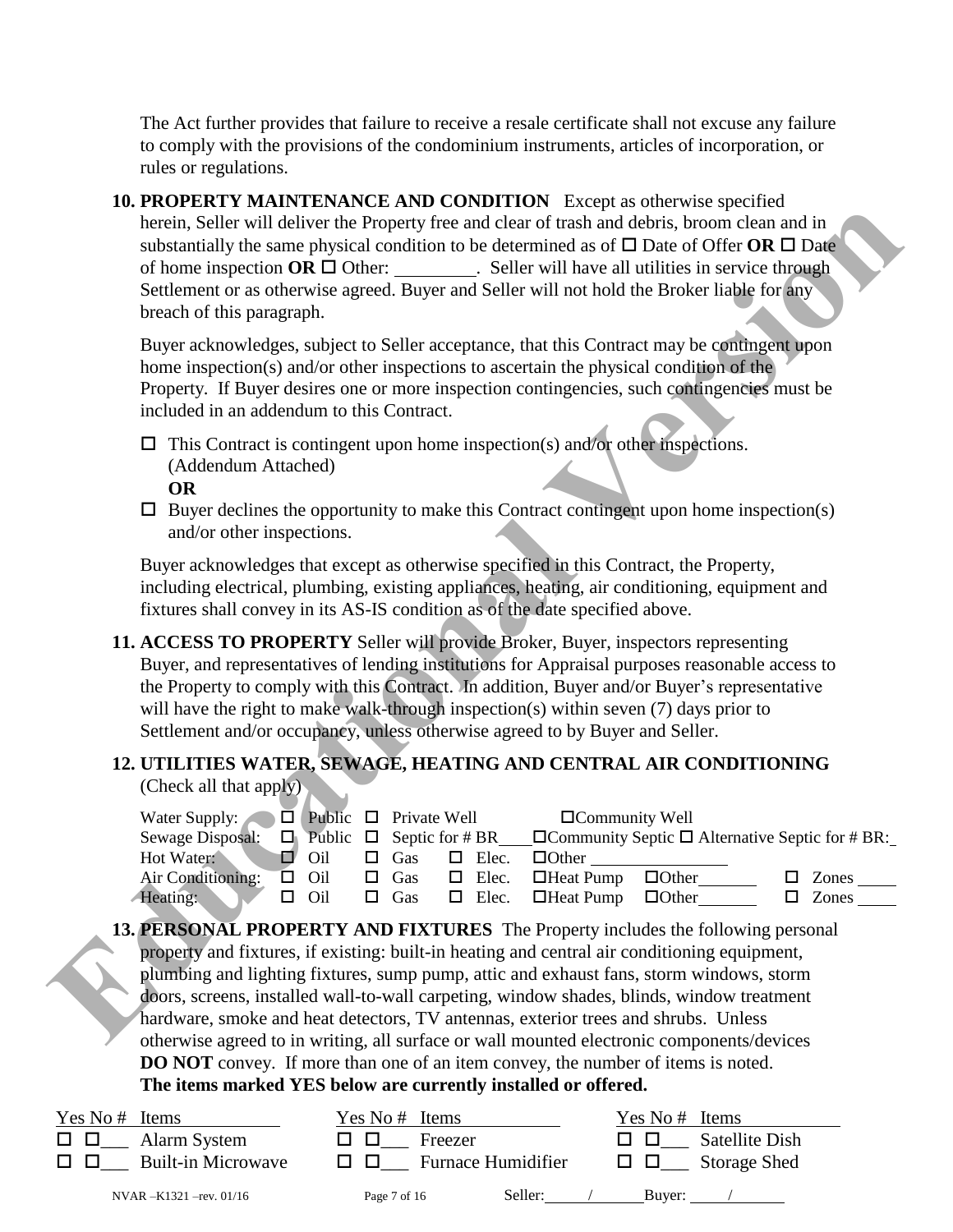| □□          | Ceiling Fan           | பப               | Garage Opener        |   |        | <b>Stove or Range</b>                                       |
|-------------|-----------------------|------------------|----------------------|---|--------|-------------------------------------------------------------|
| 0 O         | Central Vacuum        |                  | w/ remote            | ப | Ц      | <b>Trash Compactor</b>                                      |
| $\Box$<br>ப | Clothes Dryer         | $\Box$           | Gas Log              |   |        | <b>Wall Oven</b>                                            |
| $\Box$      | Clothes Washer        | O 0              |                      |   |        | Hot Tub, Equip & Cover $\Box$ $\Box$ Water Treatment System |
| 0 O         | Cooktop               |                  | Intercom             |   |        | Window A/C Unit                                             |
| 0 O         | Dishwasher            | O 0              | Playground Equipment | ப | $\Box$ | Window Fan                                                  |
| $\Box$      | Disposer              | $\Box$<br>ப      | Pool, Equip, & Cover | □ | $\Box$ | <b>Window Treatments</b>                                    |
| $\Box$      | Electronic Air Filter | $\Box$<br>□      | Refrigerator         |   | □      | Wood Stove                                                  |
| $\Box$      | Fireplace Screen/Door | $\Box$<br>$\Box$ | w/ice maker          |   |        |                                                             |
|             | <b>OTHER</b>          |                  |                      |   |        |                                                             |
|             |                       |                  |                      |   |        |                                                             |

**FUEL TANKS**  $\Box$  Fuel Tank(s) Leased #  $\Box$  Fuel Tank(s) Owned (Fuel Tank(s), if owned, convey) # . Unless otherwise agreed to in writing, any heating or cooking fuels remaining in supply tank(s) at Settlement will become the property of Buyer.

**LEASED ITEMS** Any leased items, systems or service contracts (including, but not limited to, fuel tanks, water treatment systems, lawn contracts, security system monitoring, and satellite contracts) **DO NOT** convey absent an express written agreement by Buyer and Seller. The following is a list of the leased items within the Property:

**14. FINANCING APPLICATION** If this Contract is contingent on financing, Buyer will make written application for the Specified Financing and any lender required property insurance no later than seven (7) days after Date of Ratification. Buyer grants permission for Cooperating Broker and the lender to disclose to Listing Company and Seller general information available about the progress of the loan application and loan approval process. If Buyer fails to settle, except due to any Default by Seller, then the provisions of the DEFAULT paragraph shall apply. Seller agrees to comply with reasonable lender requirements, except as otherwise provided in the LENDER REQUIRED REPAIRS paragraph of the applicable financing contingency addendum. **EDUCATION** The Constant of the property and the property interaction of the property of the spin of the spin of the spin of the spin of the spin of the spin of the spin of the spin of the spin of the spin of the spin of t

#### **15. ALTERNATIVE FINANCING**

 $\overline{a}$ l

 $\overline{a}$ 

Alternative Financing means any change to the financing terms provided in the PRICE AND SPECIFIED FINANCING paragraph, including but not limited to Down Payment amount, Financing, including amount financed, loan type (i.e., Conventional, FHA, VA, or Other), term of any loan, interest rate, or loan program (i.e., assumption, fixed or adjustable rate).

Buyer may substitute Alternative Financing for the Specified Financing. If Buyer wishes to retain the protection of a financing contingency, Buyer shall execute a new financing addendum (if applicable) and obtain Seller's written consent. Should Buyer pursue Alternative Financing without Seller's written consent, Buyer shall waive the protection of any financing contingency.

Buyer may substitute an alternative lender for Specified Financing provided: (a) there is no additional expense to Seller; (b) Settlement Date is not delayed; and (c) if Buyer fails to settle, except due to any Default by Seller, then the provisions of the DEFAULT paragraph shall apply.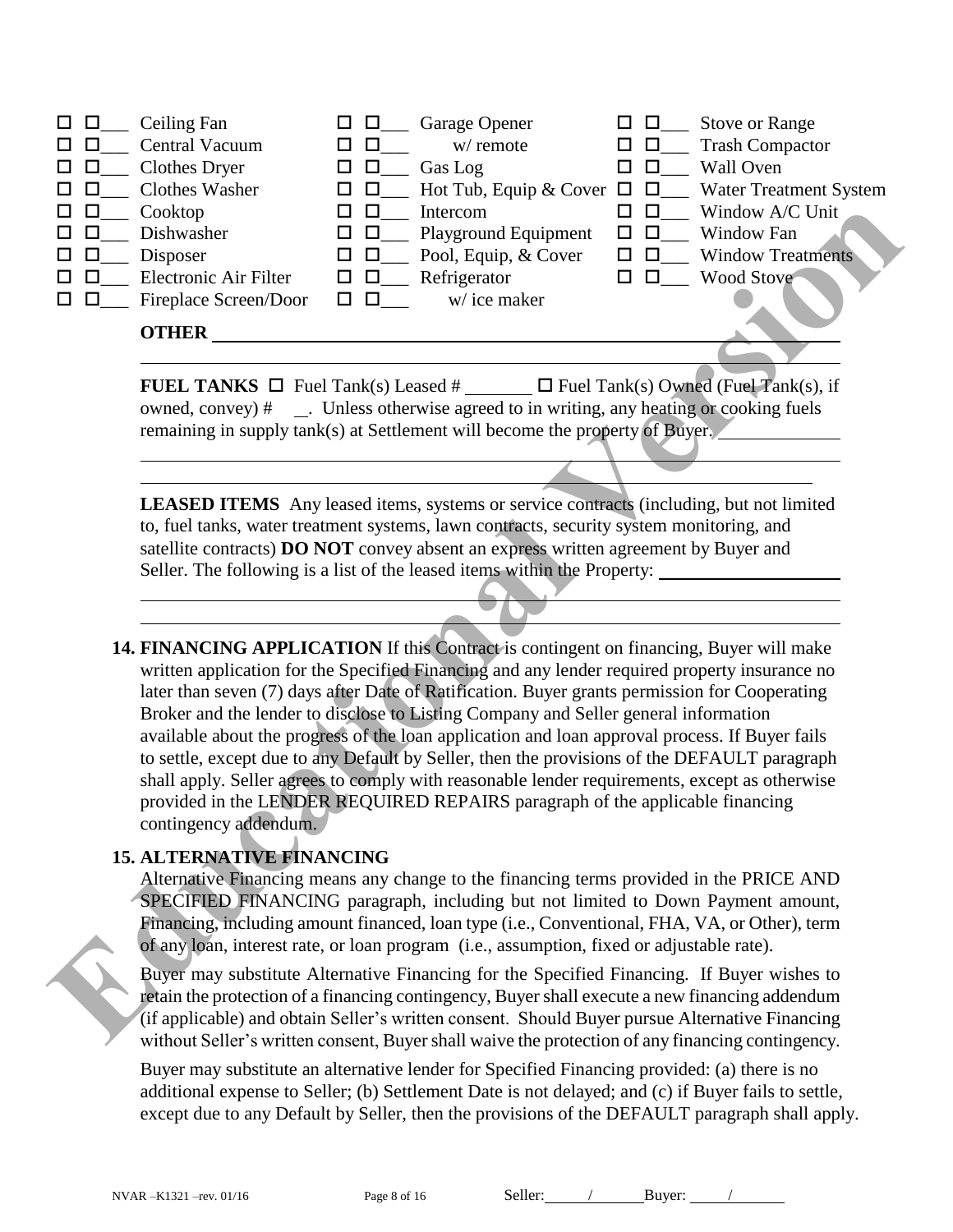- **16. BUYER'S REPRESENTATIONS** Buyer  $\Box$  will **OR**  $\Box$  will not occupy the Property as Buyer's principal residence. **Unless specified in a written contingency, neither this Contract nor the financing is dependent or contingent on the sale and settlement or lease of other real property.** The Cooperating Broker  $\Box$  is **OR**  $\Box$  is not authorized to disclose to Listing Company, Seller, and any lender the appropriate financial or credit information statement provided to Cooperating Broker by Buyer. Buyer acknowledges that Seller is relying upon all of Buyer's representations, including without limitation, the accuracy of financial or credit information given to Seller, Broker, or the lender by Buyer.
- **17. SMOKE DETECTORS** Seller shall deliver the Property with smoke detectors installed and functioning in accordance with the laws and regulations of Virginia.
- **18. TARGET LEAD-BASED PAINT HOUSING** Seller represents that any residential dwellings at the Property  $\Box$  were  $\Box$  were not constructed before 1978. If the dwellings were constructed before 1978, then, unless exempt under 42 U.S.C. 4852d, the property is considered "target housing" under the statute and a copy of the "Sale: Disclosure and Acknowledgment of Information on Lead-Based Paint and/or Lead-Based Paint Hazards" has been attached and made a part of the Contract as required by law. Buyer  $\Box$  does OR  $\Box$  does not waive the right to a risk assessment or inspection of the Property for the presence of leadbased paint and/or lead-based paint hazards. If not, a copy of the Sales Contract Addendum for Lead-Based Paint Testing is attached to establish the conditions for a lead-based paint risk assessment or inspections. discose to Listing Company, Seller, and any bender the appropriate francation credit<br>information statement provided to: Cooperating Hower by Buyer. Huyer acknowledges that<br>Seller is evolving yop at lot 10 for goes respecta
	- **19. WOOD-DESTROYING INSECT INSPECTION <b>E**Buyer at Buyer's expense **OR** E Seller at Seller's expense will furnish a written report from a pest control firm dated not more than 30 days prior to Settlement showing that all dwelling(s) and/or garage(s) within the Property (excluding fences or shrubs not abutting garage(s) or dwelling(s)) are free of visible evidence of active termites and other wood-destroying insects, and free from visible insect damage. Any treatment and repairs for damage identified in the inspection report will be made at Seller's expense.
	- **20. DAMAGE OR LOSS** The risk of damage or loss to the Property by fire, act of God, or other casualty remains with Seller until the execution and delivery of the deed of conveyance to Buyer at Settlement.
	- **21. TITLE** The title report and survey, if required, will be ordered promptly and, if not available on the Settlement Date, then Settlement may be delayed for up to 10 business days to obtain the title report and survey after which this Contract, at the option of Seller, may be terminated and the Deposit will be refunded in full to Buyer according to the terms of the DEPOSIT paragraph. Fee simple title to the Property, and everything that conveys with it, will be sold free of liens except for any loans assumed by Buyer.

Seller will convey title which is good, marketable, and insurable by a licensed title insurance company with no additional risk premium*.* In case action is required to perfect the title, such action must be taken promptly by Seller at Seller's expense. Title may be subject to commonly acceptable easements, covenants, conditions and restrictions of record, if any, as of Settlement Date. If title is not good and marketable, and insurable by a licensed title insurance company with no additional risk premium, on Settlement Date, Buyer may at Buyer's option either (a) declare the Contract void in writing, or (b) pursue all available legal and equitable remedies. Nothing herein shall prohibit the parties from mutually agreeing to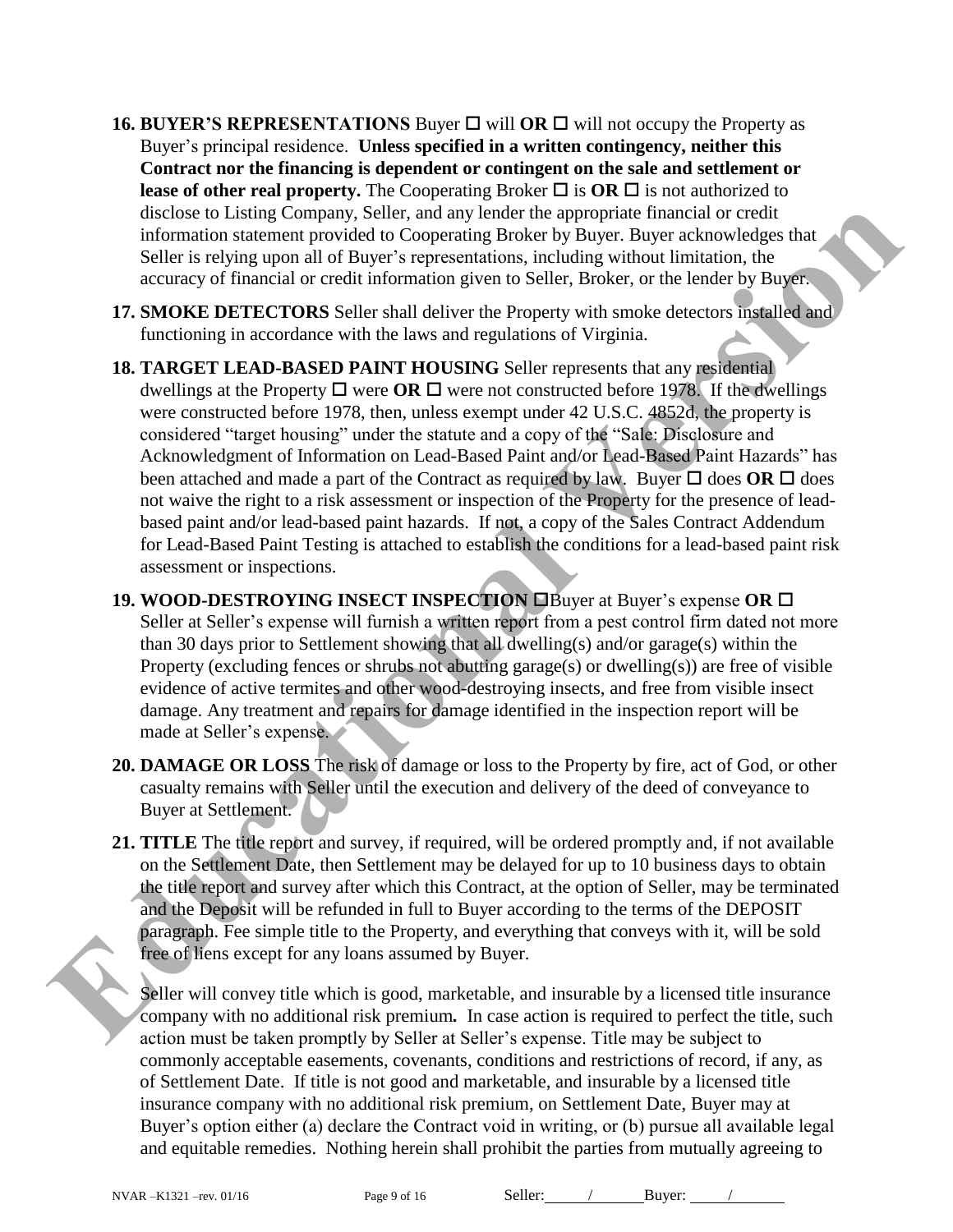extend Settlement Date under terms acceptable by both parties.

Seller will convey the Property by general warranty deed with English covenants of title ("Deed").The manner of taking title may have significant legal and tax consequences. Buyer is advised to seek the appropriate professional advice concerning the manner of taking title.

Seller will sign such affidavits, lien waivers, tax certifications, and other documents as may be required by the lender, title insurance company, Settlement Agent, or government authority, and authorizes Settlement Agent to obtain pay-off or assumption information from any existing lenders. Unless otherwise agreed to in writing, Seller will pay any special assessments and will comply with all orders or notices of violations of any county or local authority, condominium unit owners' association, homeowners' or property owners' association or actions in any court on account thereof, against or affecting the Property on Settlement Date. The Broker is hereby expressly released from all liability for damages by reason of any defect in the title.

**22. NOTICE OF POSSIBLE FILING OF MECHANICS' LIEN** Code of Virginia Section 43- 1 et seq. permits persons who have performed labor or furnished materials for the construction, removal, repair or improvement of any building or structure to file a lien against the property. This lien may be filed at any time after the work is commenced or the material is furnished, but not later than the earlier of  $(i)$  90 Days from the last day of the month in which the lienor last performed work or furnished materials or (ii) 90 Days from the time the construction, removal, repair or improvement is terminated. AN EFFECTIVE LIEN FOR WORK PERFORMED PRIOR TO THE DATE OF SETTLEMENT MAY BE FILED AFTER SETTLEMENT. LEGAL COUNSEL SHOULD BE CONSULTED.

- **23. POSSESSION DATE** Unless otherwise agreed to in writing between Seller and Buyer, Seller will give possession of the Property at Settlement, including delivery of keys, if any. If Seller fails to do so and occupies the Property beyond Settlement, Seller will be a tenant at sufferance of Buyer and hereby expressly waives all notice to quit as provided by law. Buyer will have the right to proceed by any legal means available to obtain possession of the Property. Seller will pay any damages and costs incurred by Buyer including reasonable attorney fees.
- **24. FEES** Fees for the preparation of the Deed, that portion of Settlement Agent's fee billed to Seller, costs of releasing existing encumbrances, Seller's legal fees and any other proper charges assessed to Seller will be paid by Seller. Fees for the title exam (except as otherwise provided), survey, recording (including those for any purchase money trusts) and that portion of Settlement Agent's fee billed to Buyer, Buyer's legal fees and any other proper charges assessed to Buyer will be paid by Buyer. Fees to be charged will be reasonable and customary for the jurisdiction in which the Property is located. Grantor's tax and Regional Congestion Relief Fee (for Alexandria City, Arlington, Fairfax, Loudoun and Prince William Counties and all cities contained within) shall be paid by Seller. Buyer shall pay recording charges for the Deed and any purchase money trusts. **Example 18 and Version and Version and Version and Version and Only the Taumer of Lating titles<br>
Select will sign and antifactorial incomparison and only decoments as more determined by the lender. this content<br>
are compa** 
	- **25. BROKER'S FEE** Seller irrevocably instructs Settlement Agent to pay Broker compensation ("Broker's Fee") at Settlement as set forth in the listing agreement and to disburse the compensation offered by Listing Company to Cooperating Broker in writing as of the Date of Offer, and the remaining amount of Broker's compensation to Listing Company.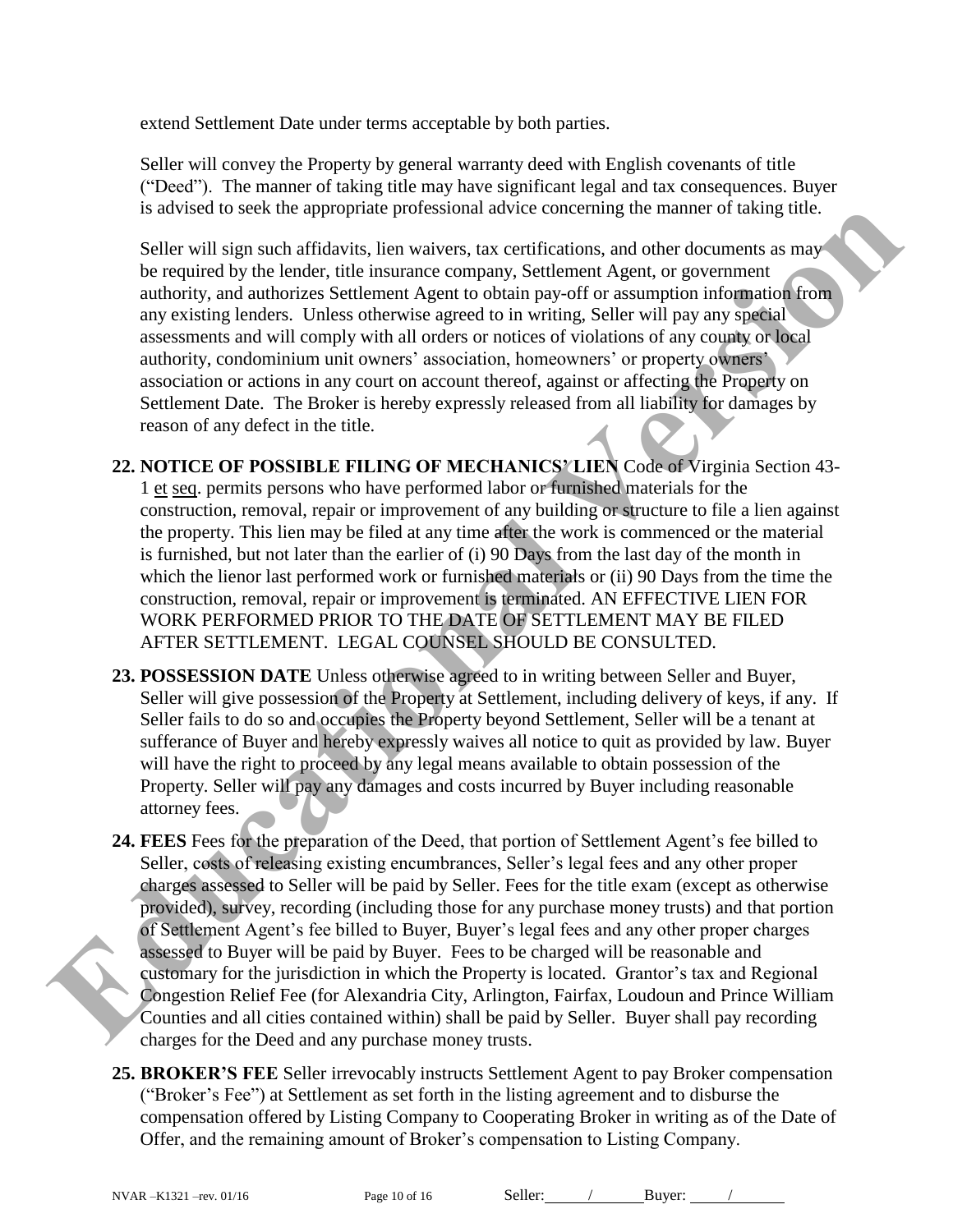**26**. **ADJUSTMENTS** Rents, taxes, water and sewer charges, condominium unit owners' association, homeowners' and/or property owners' association regular periodic assessments (if any) and any other operating charges, are to be adjusted to the Date of Settlement. Taxes, general and special, are to be adjusted according to the most recent property tax bill(s) for the Property issued prior to Settlement Date, except that recorded assessments for improvements completed prior to Settlement, whether assessments have been levied or not, will be paid by Seller or allowance made at Settlement. If a loan is assumed, interest will be adjusted to the Settlement Date and Buyer will reimburse Seller for existing escrow accounts, if any.

#### **27. ATTORNEY'S FEES**

- **A.** If any Party breaches this Contract and a non-breaching Party retains legal counsel to enforce its rights hereunder, the non-breaching Party shall be entitled to recover against the breaching Party, in addition to any other damages recoverable against any breaching Party, all of its reasonable Legal Expenses incurred in enforcing its rights under this Contract, whether or not suit is filed, and in obtaining, enforcing and/or defending any judgment related thereto. Should any tribunal of competent jurisdiction determine that more than one party to the dispute has breached this Contract, then all such breaching Parties shall bear their own costs, unless the tribunal determines that one or more parties is a "Substantially Prevailing Party", in which case any such Substantially Prevailing Party shall be entitled to recover from any of the breaching parties, in addition to any other damages recoverable against any breaching Party, all of its reasonable Legal Expenses incurred in enforcing its rights under this Agreement, whether or not suit is filed, and in obtaining, enforcing and/or defending any judgment related thereto. Property issued for or Settlement Date, except that recorded assessments for improvements of the paid by<br>
Seller or a Settlement. Whether assessments have been levied or not, will be paid by<br>
Seller or allowance made at Se
	- **B.** In the event a dispute arises resulting in the Broker (as used in this paragraph to include any agent, licensee, or employee of the Broker) being made a party to any litigation by the Buyer or by the Seller, the Parties agree that the Party who brought the Broker into litigation shall indemnify the Broker for all of its reasonable Legal Expenses incurred, unless the litigation results in a judgment against the Broker.
	- **28**. **PERFORMANCE** Delivery of the required funds and executed documents to the Settlement Agent will constitute sufficient tender of performance. Funds from this transaction at Settlement may be used to pay off any existing liens and encumbrances, including interest, as required by lender(s) or lienholders.
	- **29. DEFAULT** If Buyer fails to complete Settlement for any reason other than Default by Seller, Buyer shall be in Default and, at the option of Seller, the Deposit may be forfeited to Seller as liquidated damages and not as a penalty. In such event, Buyer shall be relieved from further liability to Seller. If Seller does not elect to accept the Deposit as liquidated damages, the Deposit may not be the limit of Buyer's liability in the event of a Default. Buyer and Seller knowingly, freely and voluntarily waive any defense as to the validity of liquidated damages under this Contract, including Seller's option to elect liquidated damages or pursue actual damages, or that such liquidated damages are void as penalties or are not reasonably related to actual damages.

If the Deposit is forfeited, or if there is an award of damages by a court or a compromise agreement between Seller and Buyer, the Broker may accept and Seller agrees to pay the Broker one-half of the Deposit in lieu of Broker's Fee, (provided Broker's share of any forfeited Deposit will not exceed the amount due under the listing agreement).

If Seller fails to perform or comply with any of the terms and conditions of this Contract or

NVAR –K1321 –rev. 01/16 Page 11 of 16 Seller: / Buyer: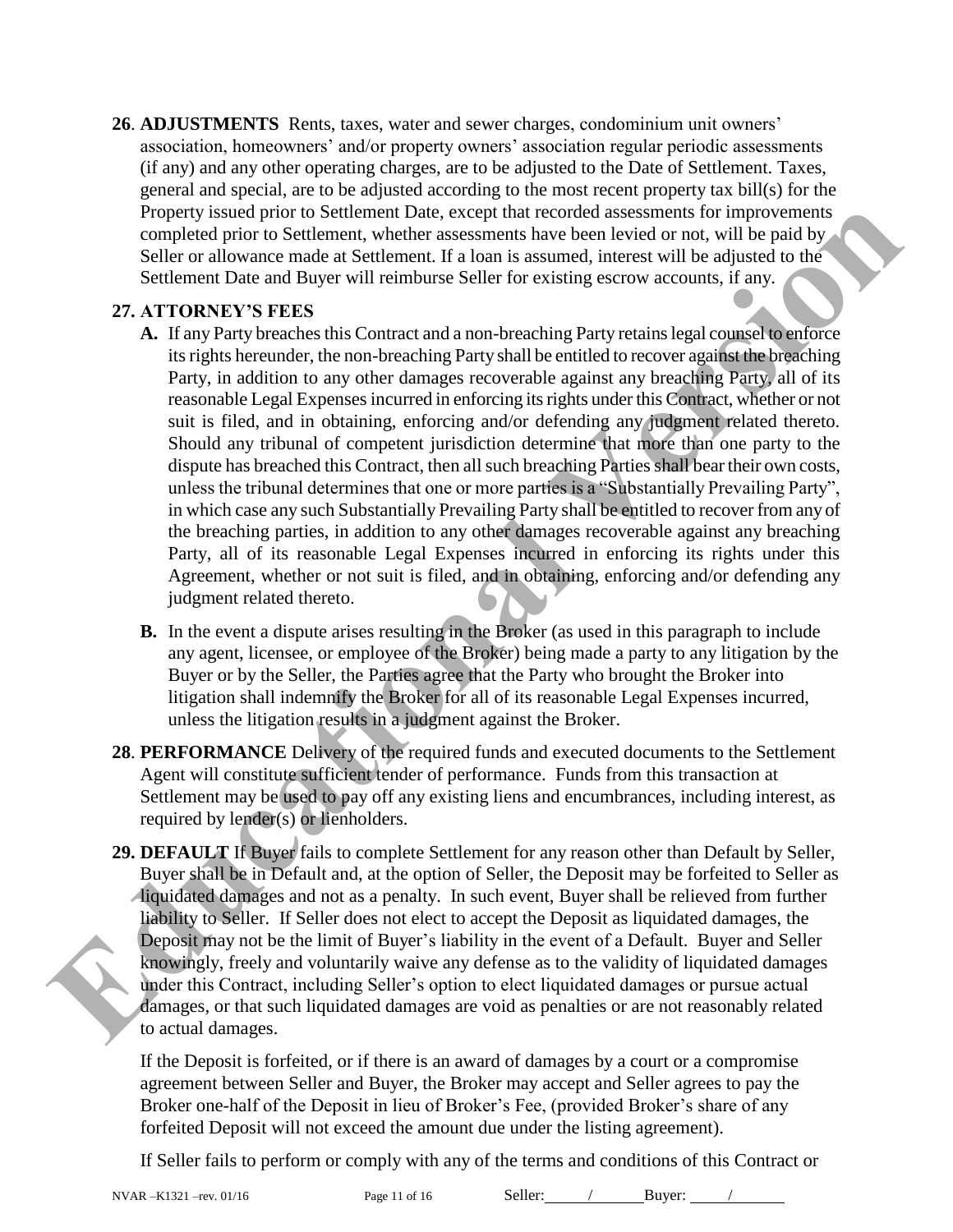fails to complete Settlement for any reason other than Default by Buyer, Seller shall be in Default and Buyer will have the right to pursue all legal or equitable remedies, including specific performance and/or damages.

If either Seller or Buyer refuses to execute a release of Deposit ("Release") when requested to do so in writing and a court finds that such party should have executed the Release, the party who so refused to execute the Release will pay the expenses, including, without limitation, reasonable attorney's fees, incurred by the other party in the litigation. Seller and Buyer agree that no Escrow Agent will have any liability to any party on account of disbursement of the Deposit or on account of failure to disburse the Deposit, except only in the event of Escrow Agent's gross negligence or willful misconduct. The parties further agree that Escrow Agent will not be liable for the failure of any depository in which the Deposit is placed and that Seller and Buyer each will indemnify, defend and save harmless Escrow Agent from any loss or expense arising out of the holding, disbursement or failure to disburse the Deposit, except in the case of the Escrow Agent's gross negligence or willful misconduct.

If either Buyer or Seller is in Default, then in addition to all other damages, the defaulting party will immediately pay the costs incurred for the title examination, Appraisal, survey and the Broker's Fee in full.

- **30**. **OTHER DISCLOSURES Buyer and Seller should carefully read this Contract to be sure that the terms accurately express their respective understanding as to their intentions and agreements. The Broker can counsel on real estate matters, but if legal advice is desired by either party, such party is advised to seek legal counsel. Buyer and Seller are further advised to seek appropriate professional advice concerning the condition of the Property or tax and insurance matters.** The following provisions of this paragraph disclose some matters which the parties may investigate further. These disclosures are not intended to create a contingency. Any contingency must be specified by adding appropriate terms to this Contract. The parties acknowledge the following disclosures:
- **A. Property Condition** Various inspection services and home warranty insurance programs are available. The Broker is not advising the parties as to certain other issues, including without limitation: water quality and quantity (including but not limited to, lead and other contaminants); sewer or septic; soil condition; flood hazard areas; possible restrictions of the use of the Property due to restrictive covenants, zoning, subdivision, or environmental laws, easements or other documents; airport or aircraft noise; planned land use, roads or highways; and construction materials and/or hazardous materials, including but without limitation flame retardant treated plywood (FRT), radon, urea formaldehyde foam insulation (UFFI), mold, polybutylene pipes, synthetic stucco (EIFS), underground storage tanks, defective drywall, asbestos and lead-based paint. Information relating to these issues may be available from appropriate government authorities. do so in writing and a count finds has such party should have exceused the Release.<br>
Which a so this such that we have the such as the such as the such as well as the such as well as the such a state of the only state and

**B. Legal Requirements** All contracts for the sale of real property must be in writing to be enforceable. Upon ratification and Delivery, this Contract becomes a legally binding agreement. Any changes to this Contract must be made in writing for such changes to be enforceable.

**C. Financing** Mortgage rates and associated charges vary with financial institutions and the marketplace. Buyer has the opportunity to select the lender and the right to negotiate terms and conditions of the financing subject to the terms of this Contract. The financing may require substantial lump sum (balloon) payments on the due dates. Buyer has not

NVAR –K1321 –rev. 01/16 Page 12 of 16 Seller: / Buyer: /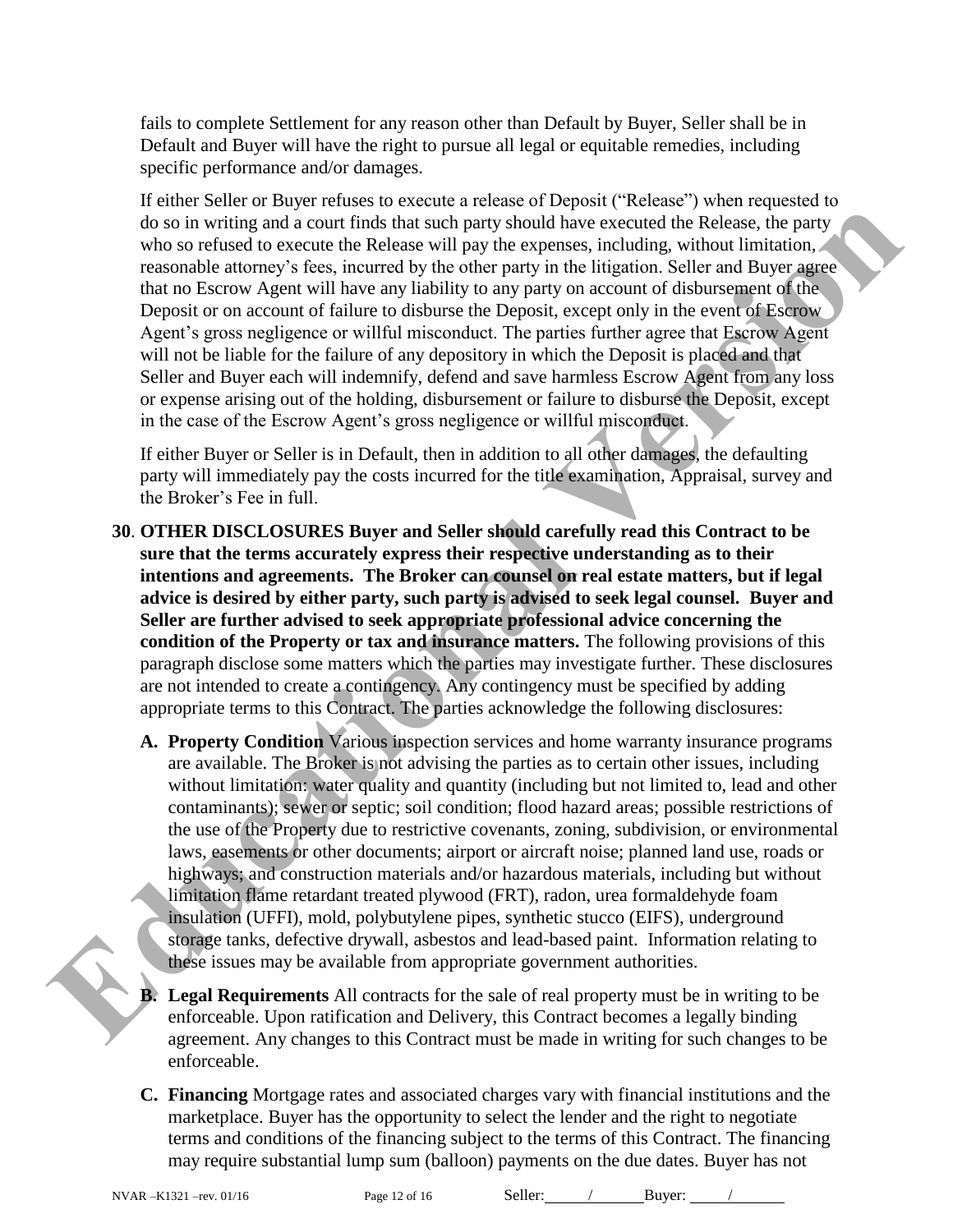relied upon any representations regarding the future availability of mortgage money or interest rates for the refinancing of any such lump sum payments.

- **D. Broker** Buyer and Seller acknowledge that the Broker is being retained solely as a real estate agent and not as an attorney, tax advisor, lender, appraiser, surveyor, structural engineer, mold or air quality expert, home inspector, or other professional service provider. The Broker may from time to time engage in the general insurance, title insurance, mortgage loan, real estate settlement, home warranty and other real estaterelated businesses and services. Therefore, in addition to the Broker's Fee specified herein, the Broker may receive compensation related to other services provided in the course of this transaction pursuant to the terms of a separate agreement/disclosure.
- **E. Property Taxes** Your property tax bill could substantially increase following settlement. For more information on property taxes contact the appropriate taxing authority in the jurisdiction where the Property is located.
- **F. Property Insurance** Obtaining property insurance is typically a requirement of the lender in order to secure financing. Insurance rates and availability are determined in part by the number and nature of claims and inquiries made on a property's policy as well as the number and nature of claims made by a prospective Buyer. Property insurance has become difficult to secure in some cases. Seller should consult an insurance professional regarding maintaining and/or terminating insurance coverage.
- **G. Title Insurance** Buyer may, at Buyer's expense, purchase owner's title insurance. Depending on the particular circumstances of the transaction, such insurance could include affirmative coverage against possible mechanics' and materialmen's liens for labor and materials performed prior to Settlement and which, though not recorded at the time of recordation of Buyer's deed, could be subsequently recorded and would adversely affect Buyer's title to the Property. The coverage afforded by such title insurance would be governed by the terms and conditions thereof, and the premium for obtaining such title insurance coverage will be determined by its coverage. experiment maintain the property alone for experiment are deterministic and the stational section and the stational section and the stational section and the stational section and the stational section and the stational ve

Buyer may purchase title insurance at either "standard" or "enhanced" coverage and rates. For purposes of owner's policy premium rate disclosure by Buyer's lender(s), if any, Buyer and Seller require that enhanced rates be quoted by Buyer's lender(s). Buyer understands that nothing herein obligates Buyer to obtain any owner's title insurance coverage at any time, including at Settlement, and that the availability of enhanced coverage is subject to underwriting criteria of the title insurer.

**31. ASSIGNABILITY** This Contract may not be assigned without the written consent of Buyer and Seller. If Buyer and Seller agree in writing to an assignment of this Contract, the original parties to this Contract remain obligated hereunder until Settlement.

## **32**. **DEFINITION**

- **A.** "Date of Ratification" means the date of Delivery of the final acceptance in writing by Buyer and Seller of all the terms of this Contract to Buyer and Seller (not the date of the expiration or removal of any contingencies).
- **B.** "Appraisal" means a written appraised valuation of the Property.
- **C.** "Day(s)" or "day(s)" means calendar day(s) unless otherwise specified in this Contract.
- **D.** All reference to time of day shall refer to the time of day in the Eastern Time Zone of the United States.

NVAR –K1321 –rev. 01/16 Page 13 of 16 Seller: / Buyer: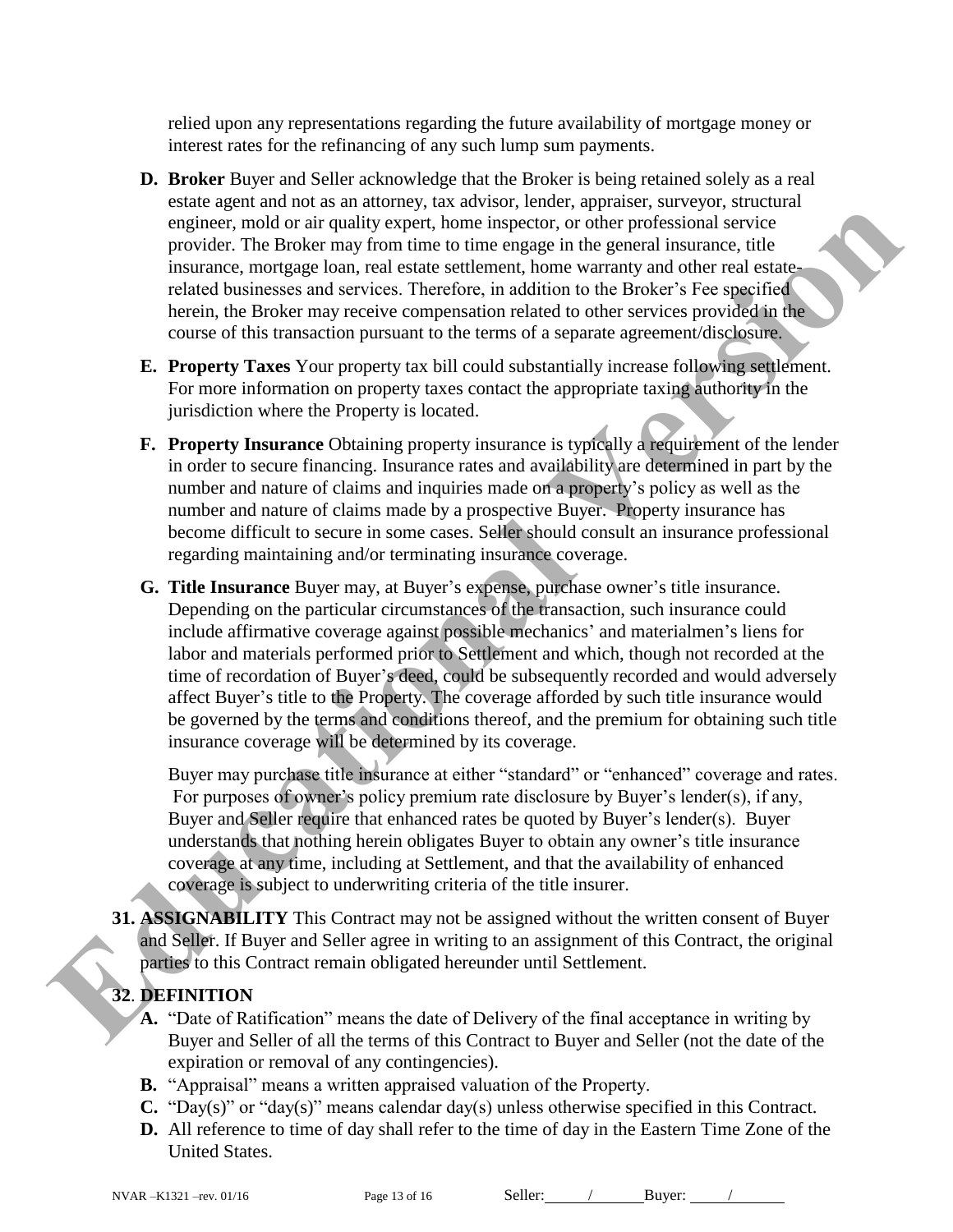- **E.** For the purpose of computing time periods, the first Day will be the Day following Delivery and the time period will end at 9 p.m. on the Day specified. If the Settlement Date falls on a Saturday, Sunday, or legal holiday, then the Settlement will be on the prior business day.
- **F.** For "Delivery" see DELIVERY paragraph.
- **G.** For "Specified Financing" see PRICE AND SPECIFIED FINANCING paragraph.
- **H.** The masculine includes the feminine and the singular includes the plural.
- **I.** "Possession Date" See POSSESSION DATE paragraph.
- **J.** "Legal Expenses" means attorney fees, court costs, and litigation expenses, if any, including, but not limited to, expert witness fees and court reporter fees.
- **K.** "Notices" ("Notice", "notice", or "notify") means a unilateral communication from one party to another. All Notices required under this Contract will be in writing and will be effective as of Delivery. Written acknowledgment of receipt of Notice is a courtesy but is not a requirement.
- **L.** "Buyer" and "Purchaser" may be used interchangeably in this Contract and any accompanying addenda or notices.
- **33**. **MISCELLANEOUS** This Contract may be signed in one or more counterparts, each of which is deemed to be an original, and all of which together constitute one and the same instrument. Documents obtained via facsimile machines will also be considered as originals. Typewritten or handwritten provisions included in this Contract will control all pre-printed provisions that are in conflict. **E.** For "Dolvoy" see DELIVERY paragraph.<br> **E.** For "Specified Financing" see PRICH.AND SPECIFIED FINANCING paragraph.<br> **H.** The massiuline induction and the simulation and the simulation respectively. The "Possession Data
	- **34. VOID CONTRACT** If this Contract becomes void and of no further force and effect, without Default by either party, both parties will immediately execute a release directing that the Deposit be refunded in full to Buyer according to the terms of the DEPOSIT paragraph.

## **35. HOME WARRANTY LYes OR LNo**

Home Warranty Policy paid for and provided at Settlement by:  $\Box$  Buyer or  $\Box$  Seller. Cost not to exceed \$ Warranty provider to be

**36**. **TIME IS OF THE ESSENCE** Time is of the essence means that the dates and time frames agreed to by the parties must be met. Failure to meet stated dates or time frames will result in waiver of contractual rights or will be a Default under the terms of the Contract.

If this Contract is contingent on financing, and the contingency has not been removed or satisfied, any delay of the Settlement Date necessary to comply with Buyer's lender's obligations pursuant to the RESPA-TILA Integrated Disclosure rule, is not a Default by Buyer; but, Seller may declare the Contract void in writing. Nothing herein shall prohibit the parties from mutually agreeing to extend Settlement Date under terms acceptable by both parties.

**37. ARBITRATION** Nothing in this Contract shall preclude arbitration under the Code of Ethics and Standards of Practice of the National Association of REALTORS**®** .

#### **38. REAL ESTATE LICENSED PARTIES** The parties acknowledge that is an  $\Box$  active **OR**  $\Box$  inactive licensed real estate agent in  $\Box$  Virginia and  $\Box$  Other and is either the  $\Box$  Buyer **OR**  $\Box$  Seller **OR**  $\Box$  is related to one of the parties in this transaction.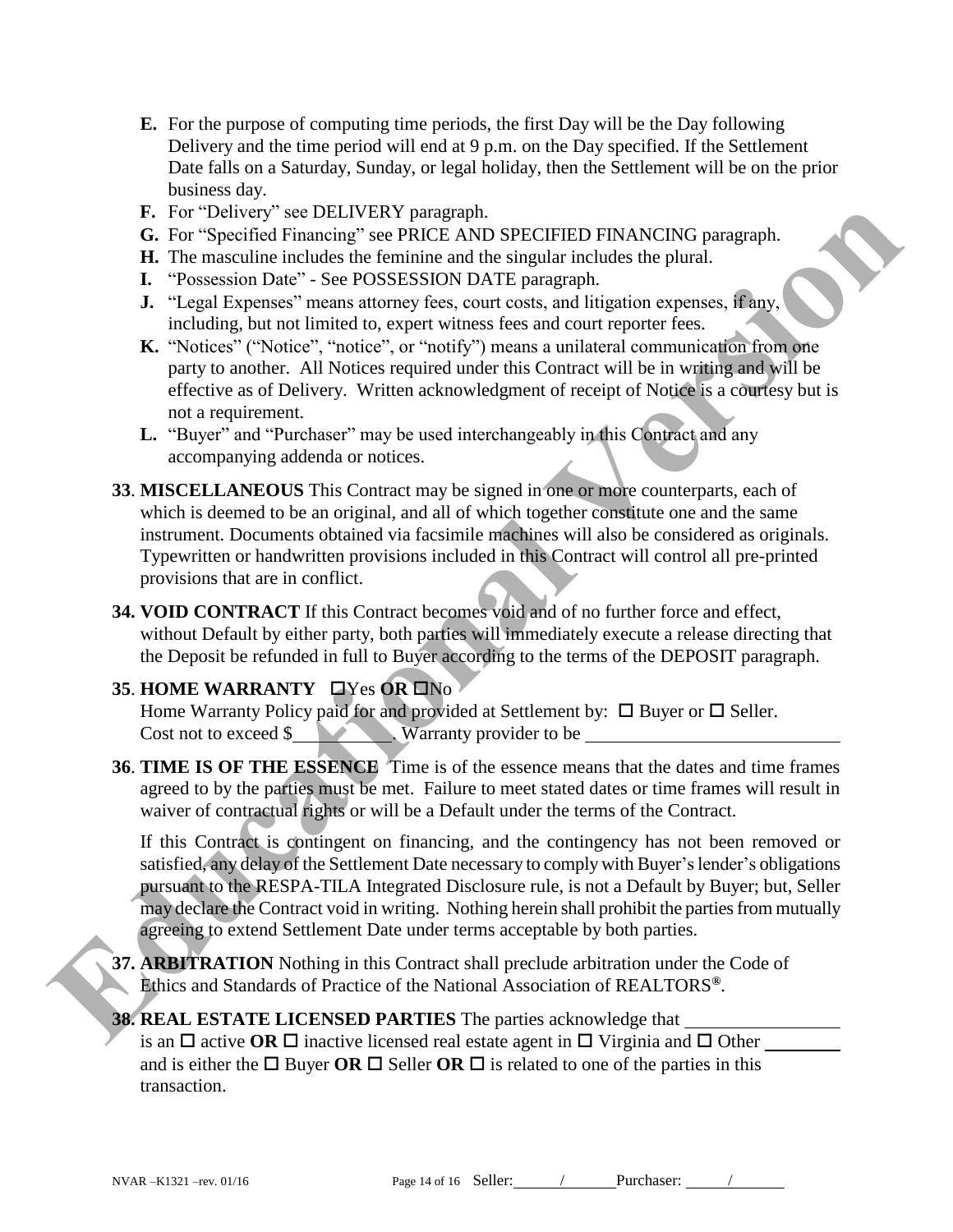- **39. ENTIRE AGREEMENT** This Contract will be binding upon the parties, and each of their respective heirs, executors, administrators, successors, and permitted assigns. The provisions not satisfied at Settlement will survive the delivery of the deed and will not be merged therein. This Contract, unless amended in writing, contains the final and entire agreement of the parties and the parties will not be bound by any terms, conditions, oral statements, warranties or representations not herein contained. The interpretation of this Contract will be governed by the laws of the Commonwealth of Virginia.
- **40. ADDITIONS** The following forms, if ratified and attached, are made a part of this Contract. (This list is not all inclusive of addenda that may need to be attached).
- $\Box$ Yes  $\Box$ No Home Inspection/Radon Testing Contingency  $\Box$  Yes  $\Box$  No Lead Based Paint Inspection Contingency  $\Box$  Yes  $\Box$  No Contingency and Clauses  $\Box$  Yes  $\Box$  No Private Well and/or Septic  $\Box$ Yes  $\Box$ No Pre-Settlement Occupancy  $\Box$ Yes  $\Box$ No Post-Settlement Occupancy Yes No Residential Property Disclosure Yes No Lead-Based Paint Disclosure  $\Box$ Yes  $\Box$ No FHA Home Inspection Notice  $\Box$ Yes  $\Box$ No FHA Financing  $\Box$ Yes  $\Box$ No Conventional Financing  $\Box$ Yes  $\Box$ No VA Financing  $\Box$ Yes  $\Box$ No Other (specify):  $\Box$
- **41. DISCLOSURE OF SALES PRICE TO APPRAISER** Listing Broker and Selling Broker are hereby authorized to release the Sales Price listed in PRICE AND SPECIFIED FINANCING Paragraph to any appraiser who contacts them to obtain the information.

#### **42. OTHER TERMS**

| $\Box$ Yes<br>$\Box$ Yes<br>$\Box$ Yes<br>$\Box$ Yes<br>$\Box$ Yes<br>$\Box$ Yes<br>$\Box$ Yes<br>$\Box$ Yes | governed by the laws of the Commonwealth of Virginia.<br><b>40. ADDITIONS</b> The following forms, if ratified and attached, are made a part of this<br>Contract. (This list is not all inclusive of addenda that may need to be attached).<br>□No Home Inspection/Radon Testing Contingency<br>□No Lead Based Paint Inspection Contingency<br>$\square$ No Contingency and Clauses<br>$\Box$ Yes $\Box$ No Private Well and/or Septic<br>□No Pre-Settlement Occupancy<br>□Yes □No Post-Settlement Occupancy<br>□No Residential Property Disclosure<br>□Yes □No Lead-Based Paint Disclosure<br>□No FHA Home Inspection Notice<br>$\Box$ Yes $\Box$ No FHA Financing<br>□No Conventional Financing<br>□Yes □No VA Financing<br>$\Box$ No Other (specify): |
|--------------------------------------------------------------------------------------------------------------|----------------------------------------------------------------------------------------------------------------------------------------------------------------------------------------------------------------------------------------------------------------------------------------------------------------------------------------------------------------------------------------------------------------------------------------------------------------------------------------------------------------------------------------------------------------------------------------------------------------------------------------------------------------------------------------------------------------------------------------------------------|
|                                                                                                              | are hereby authorized to release the Sales Price listed in PRICE AND SPECIFIED<br>FINANCING Paragraph to any appraiser who contacts them to obtain the information.<br><b>42. OTHER TERMS</b>                                                                                                                                                                                                                                                                                                                                                                                                                                                                                                                                                            |
|                                                                                                              | Date of Ratification (see DEFINITIONS)                                                                                                                                                                                                                                                                                                                                                                                                                                                                                                                                                                                                                                                                                                                   |
|                                                                                                              |                                                                                                                                                                                                                                                                                                                                                                                                                                                                                                                                                                                                                                                                                                                                                          |